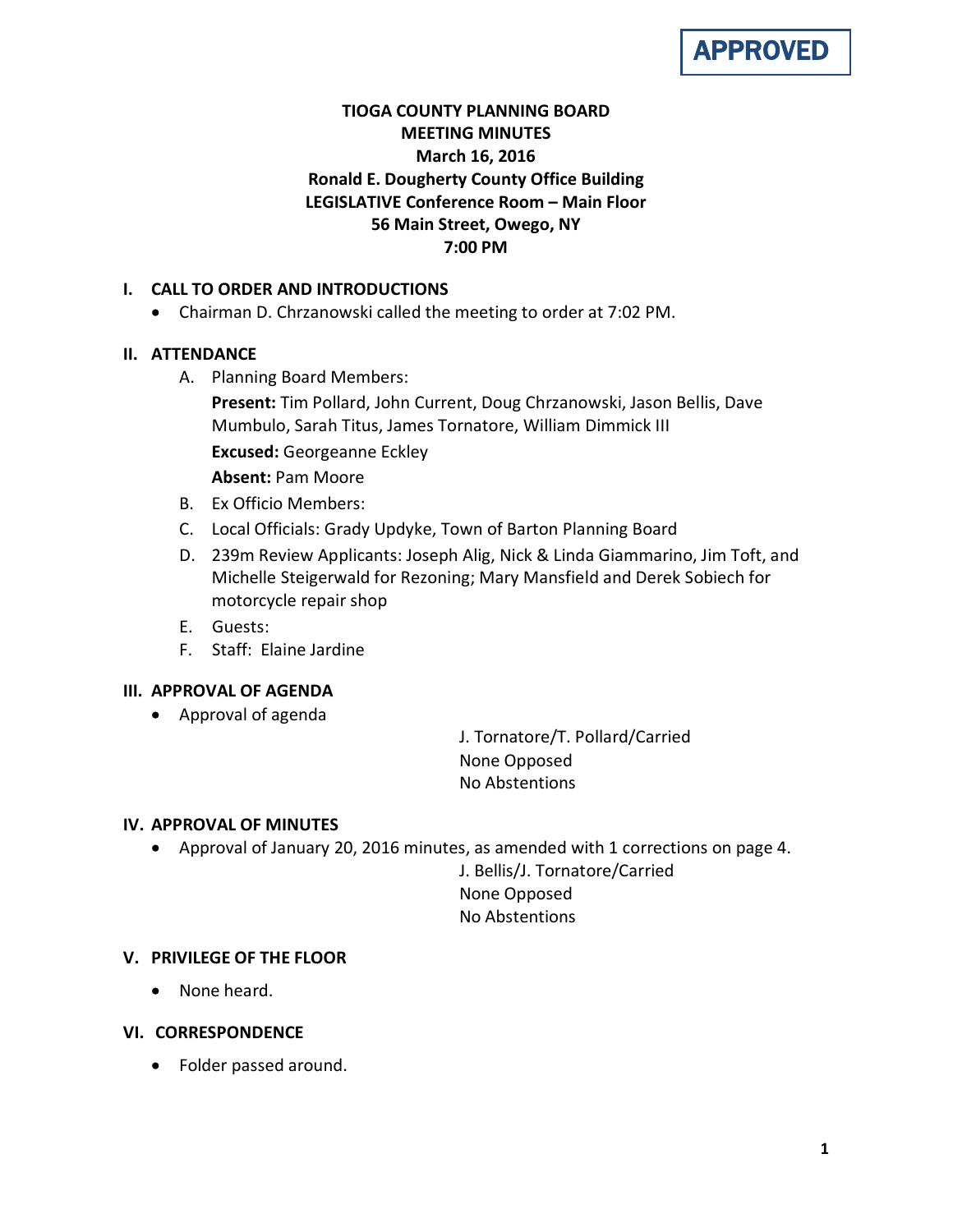

## **VII. NEW BUSINESS**

#### **A. 239 Reviews**

#### **1. County Case 2016-008: Town of Owego, Rezoning, Alig/Karpel**

The applicants are requesting to rezone their adjacent properties of about  $\frac{1}{2}$  acre each from Residential B to General Business. A current General Business zoning district lies adjacent to the north, so this would be a simple expansion of the business zoning district southward to encompass these two small properties. Mr. Alig has future plans to renovate the existing barn building and establish a small craft distillery. All the surrounding neighbors have signed a letter agreeing to the rezoning as seen in the sample letter included with the project package.

The surrounding neighborhood is a mixture of residential and commercial uses, serving as a transition area to a more significant commercial area to the south that surrounds the intersection of Pennsylvania Avenue and State Route 434. The proposed rezoning of approximately 1 acre encompassing both subject properties is in character with the neighborhood, which is a mixture of residential and commercial uses along State Route 434. The allowance of a low-intensity use such as a craft distillery would be in harmony with the general area and takes advantage of the burgeoning economic trend for these types of businesses.

Staff recommends approval of the rezoning.

The applicant's engineer, Jim Toft, then passed out parcel/photo maps of the area, as well as pictures of what the restored barn would look like. The applicant is aware he has to come back through the approval process for the distillery itself. J. Alig explained details of the future distillery business, its low-intensity nature as a tasting room with limited hours, and the value of restoring the barn.

**Q. T. Pollard** – Is that a single-family residence on the Karpel property? **A. J. Toft** – Yes, but it is part of the Homestead Alzheimer's residence nursing home that is also in the large white house.

**Motion to recommend approval of the Rezoning:**

| J. Current/J. Tornatore/Carried |   |  |
|---------------------------------|---|--|
| Yes                             | 8 |  |
| Nο                              | n |  |
| <b>Abstention</b>               | n |  |

#### **2. County Case 2016-009: Town of Owego, Special Use Permit, Sobiech**

The applicant is requesting a special use permit to establish and operate a motorcycle repair facility on this one half-acre property on Jacobs Road, just off Pennsylvania Avenue. The applicant intends to utilize the existing 2,500 square foot commercial building on site. The building has been used in the past as some type of low-intensity commercial businesses, such as a used car sales lot, karate studio and dance studio. The applicant is anticipating purchasing this property from Mr. Weist upon approval of this request.

The applicant intends to have himself and a part-time office person initially, then increase employees as needed. See attached sheet for hours of operation. The applicant states there will be three motion lights on the building exterior as shown on drawing. The applicant also plans to utilize the two existing signs -one on the building's front wall and one ground sign on the northeast corner of the lot.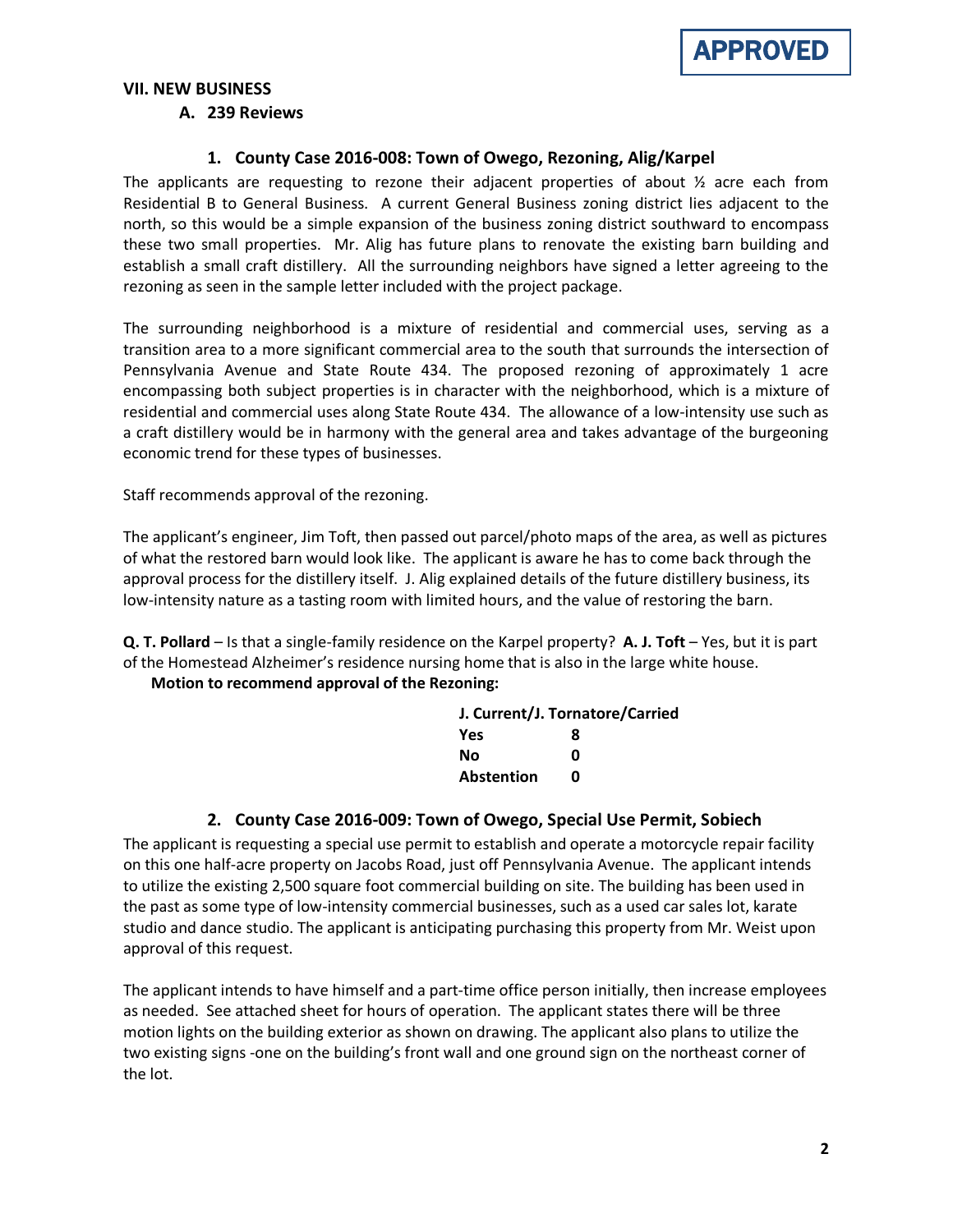

The surrounding neighborhood contains small commercial uses (Barton's Grocery) and a few residential uses.

The applicant's proposal meets most requirements in the Town of Owego Zoning Code. The proposed use is in character with the small commercial neighborhood. The only item that is not in compliance with the Town of Owego regulations is signage.

Staff recommends approval of the Special Use Permit with the condition that applicant works with the Town of Owego to finalize signage that complies with the zoning ordinance.

**Q. J. Tornatore** – Will the sign restriction be a problem? **A. D. Sobiech** – No, but first time I've heard of it. The two signs are there already, except the ground sign has just a pole, no frame.

**Q. J. Bellis** –Where will motorcycles waiting to be worked on be stored? **A. D. Sobiech** – I don't expect there to be that many cycles given I'm a one-person operation, but if it comes to that I can store the cycles in the bottom floor when the shop is closed. There is plenty of room currently, but I can put an addition on if necessary.

**Q. T. Pollard** – Do you plan to have items for sale here? **A. D. Sobiech** – I thought about it but I don't want to take on a franchise. Possibly one or two at a time, but I mainly want to work on the cycles.

**Motion to recommend approval of the Special Use Permit:**

| W. Dimmick, III/J. Current / Carried |   |  |
|--------------------------------------|---|--|
| <b>Yes</b>                           | 8 |  |
| Nο                                   | n |  |
| <b>Abstention</b>                    | n |  |

#### **B. Election of 2016 TCPB Officers**

The slate for 2016 Officers was presented:

- Doug Chrzanowski Chair
- William Dimmick, III Vice Chair
- Pam Moore Secretary

**Motion to approve 2016 Slate of Officers:**

| J. Bellis/J. Current / Carried |   |  |
|--------------------------------|---|--|
| <b>Yes</b>                     | 8 |  |
| Nο                             | ŋ |  |
| <b>Abstention</b>              | n |  |

#### **VIII. REPORTS**

- A. Local Bits and Pieces
	- 1. Town of Candor J. Bellis
		- Town Planning Board has a new Chair. They are working on noise and other ordinances.

#### **2. Town of Nichols** – P. Moore

- Not in attendance.
- **3. Town of Berkshire T. Pollard** 
	- Attended a NYS DOS training in Cortland County. Certificates should be emailed to E. Jardine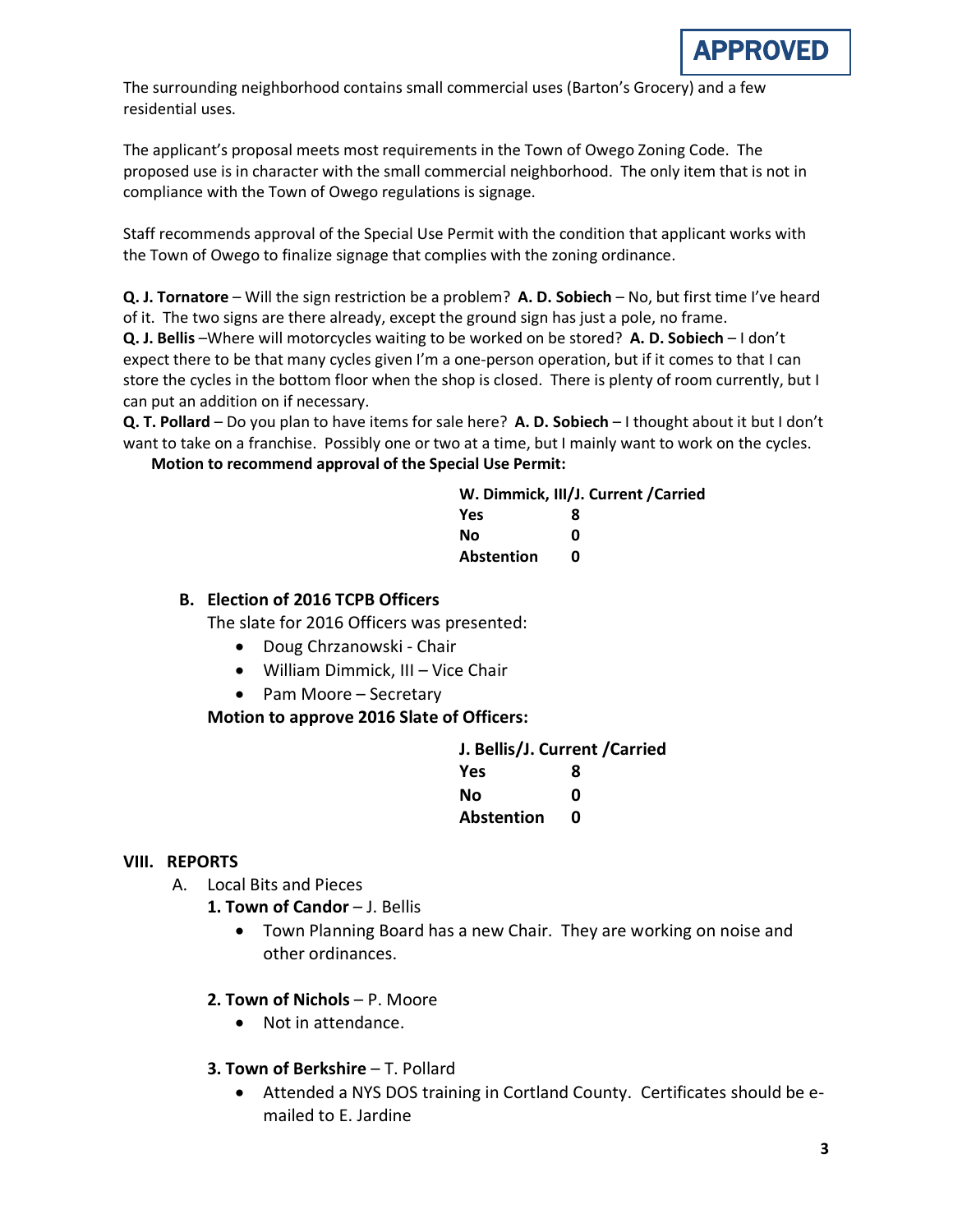

• Inquired about STERPDB and E. Jardine said she would e-mail TCPB members the STE 2015 Year in Review report.

#### **4. Town of Tioga –** D. Chrzanowski

• Now compiling Comprehensive Plan sections into one unified document

### **5. Village of Waverly** – W. Dimmick III

• One new trustee was elected to the Village Board of Trustees.

#### **6. Village of Owego** – G. Eckley

• Not in attendance.

#### **7. Town of Newark Valley** – **S. Titus**

• There is a new swine feeder farm starting on Snapp Road off NYS Route 38B.

## **8. Village of Newark Valley – J. Tornatore**

• The Village is continuing to work with David Arnold on his effort to convert his commercial building to five apartments

## **9. Town of Owego** – J. Current

• No report.

### **10. Town of Barton** – D. Mumbulo

- Not in attendance.
- **11. Town of Richford** vacant
- **12. Spencer** vacant

#### B. **Staff Report**

- E. Jardine reported pending TCPB membership changes Jason Bellis will switch from an Alternate position to the Town of Candor representative. We have found a new candidate, Chris Curry from Apalachin, to be appointed to the Alternate position. Additionally, the Town of Barton Board has removed David Mumbulo due to the continual meeting conflict and has nominated Grady Updyke to be the Barton representative. The County Legislature will vote on all three of these membership changes at their April meeting.
- Annual Financial Affidavit Disclosures and Ethics Attestations were passed out. Ethics form is due by March  $31<sup>st</sup>$  and Financial Form due by May  $15<sup>th</sup>$  to the County Legal Department.

#### **IX. OLD BUSINESS**

None